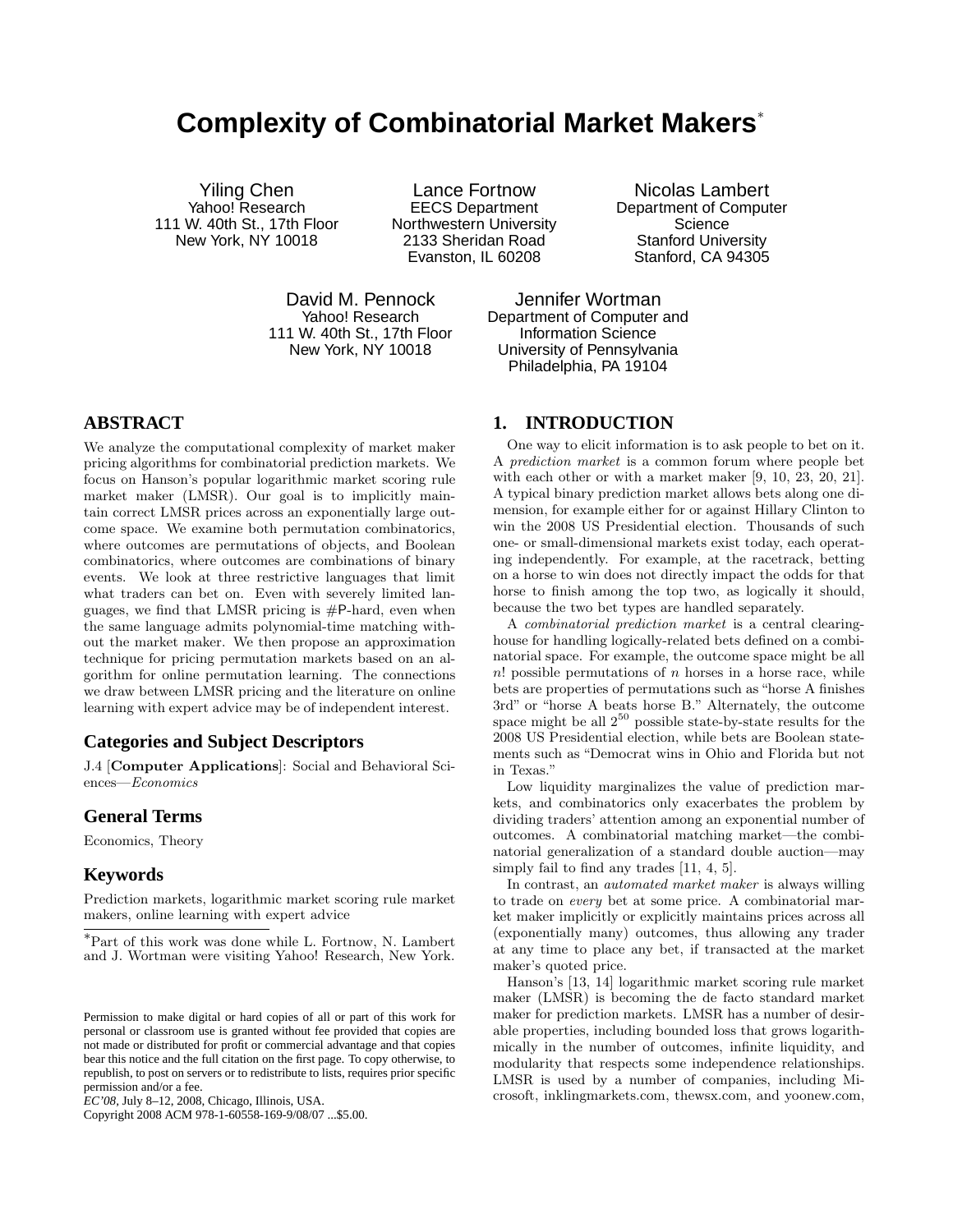and is the subject of a number of research studies [7, 15, 8].

In this paper, we analyze the computational complexity of LMSR in several combinatorial betting scenarios. We examine both permutation combinatorics and Boolean combinatorics. We show that both computing instantaneous prices and computing payments of transactions are #P-hard in all cases we examine, even when we restrict participants to very simplistic and limited types of bets. For example, in the horse race analogy, if participants can place bets only of the form "horse A finishes in position N", then pricing these bets properly according to LMSR is #P-hard, even though matching up bets of the exact same form (with no market maker) can be done in polynomial time [4].

On a more positive note, we examine an approximation algorithm for LMSR pricing in permutation markets that makes use of powerful techniques from the literature on online learning with expert advice [3, 19, 12]. We briefly review this online learning setting, and examine the striking parallels that exist between the specific form of standard LMSR prices and the expert weights employed by the Weighted Majority algorithm [19]. We then show how a recent extension of Weighted Majority to permutation learning [16] can be transformed into an approximation algorithm for pricing in permutation markets in which the market maker is guaranteed to have bounded loss.

#### **2. RELATED WORK**

Fortnow et al. [11] study the computational complexity of finding acceptable trades among a set of bids in a Boolean combinatorial market. In their setting, the center is an auctioneer who takes no risk, only matching together willing traders. They study a call market setting in which bids are collected together and processed once en masse. They show that the auctioneer matching problem is co-NP-complete when orders are divisible and  $\Sigma_2^p$ -complete when orders are indivisible, but identify a tractable special case in which participants are restricted to bet on disjunctions of positive events or single negative events.

Chen et al. [4] analyze the the auctioneer matching problem for betting on permutations, examining two bidding languages. Subset bets are bets of the form "candidate  $i$  finishes in positions  $x, y$ , or  $z$ " or "candidate  $i, j$ , or  $k$  finishes in position  $x$ ." Pair bets are of the form "candidate i beats candidate  $j$ ." They give a polynomial-time algorithm for matching divisible subset bets, but show that matching pair bets is NP-hard.

Hanson highlights the use of LMSR for Boolean combinatorial markets, noting that the subsidy required to run a combinatorial market on  $2^n$  outcomes is no greater than that required to run  $n$  independent one-dimensional markets [13, 14]. Hanson discusses the computational difficulty of maintaining LMSR prices on a combinatorial space, and proposes some solutions, including running market makers on overlapping subsets of events, allowing traders to synchronize the markets via arbitrage.

The work closest to our own is that of Chen, Goel, and Pennock [6], who study a special case of Boolean combinatorics in which participants bet on how far a team will advance in a single elimination tournament, for example a sports playoff like the NCAA college basketball tournament. They provide a polynomial-time algorithm for LMSR pricing in this setting based on a Bayesian network representation of prices. They also show that LMSR pricing is NP-hard for a

very general bidding language. They suggest an approximation scheme based on Monte Carlo simulation or importance sampling. We believe ours are the first non-trivial hardness results and worst-case bounded approximation scheme for LMSR pricing.

# **3. BACKGROUND**

#### **3.1 Logarithmic Market Scoring Rules**

Proposed by Hanson [13, 14], a logarithmic market scoring rule is an automated market maker mechanism that always maintains a consistent probability distribution over an outcome space  $\Omega$  reflecting the market's estimate of the likelihood of each outcome. A generic LMSR offers a security corresponding to each possible outcome  $\omega$ . The security associated to outcome  $\omega$  pays off \$1 if the outcome  $\omega$  happens, and \$0 otherwise. Let  $q = (q_{\omega})_{\omega \in \Omega}$  indicate the number of outstanding shares for all securities. The LMSR market maker starts the market with some initial shares of securities,  $q^0$ , which may be 0. The market keeps track of the outstanding shares of securities  $q$  at all times, and maintains a cost function

$$
C(\mathbf{q}) = b \log \sum_{\omega \in \Omega} e^{q\omega/b}, \tag{1}
$$

and an instantaneous price function for each security

$$
p_{\omega}(q) = \frac{e^{q_{\omega}/b}}{\sum_{\tau \in \Omega} e^{q_{\tau}/b}},\tag{2}
$$

where  $b$  is a positive parameter related to the depth of the market. The cost function captures the total money wagered in the market, and  $C(q^0)$  reflects the market maker's maximum subsidy to the market. The instantaneous price function  $p_{\omega}(\boldsymbol{q})$  gives the current cost of buying an infinitely small quantity of the security for outcome  $\omega$ , and is the partial derivative of the cost function, i.e.  $p_{\omega}(q) = \partial C(q)/\partial q_{\omega}$ . We use  $p = (p_{\omega}(q))_{\omega \in \Omega}$  to denote the price vector. Traders buy and sell securities through the market maker. If a trader wishes to change the number of outstanding shares from  $q$  to  $\tilde{q}$ , the cost of the transaction that the trader pays is  $C(\tilde{\mathbf{q}}) - C(\mathbf{q})$ , which equals the integral of the price functions following any path from  $q$  to  $\tilde{q}$ .

When the outcome space is large, it is often natural to offer only compound securities on sets of outcomes. A compound security S pays \$1 if one of the outcomes in the set  $S \subset \Omega$  occurs and \$0 otherwise. Such a security is the combination of all securities  $\omega \in S$ . Buying or selling q shares of the compound security  $S$  is equivalent to buying or selling q shares of each security  $\omega \in S$ . Let  $\Theta$  denote the set of all allowable compound securities. Denote the outstanding shares of all compound securities as  $Q = (q_S)_{S \in \Theta}$ . The cost function can be written as

$$
C(Q) = b \log \sum_{\omega \in \Omega} e^{\sum_{S \in \Theta : \omega \in S} q_S/b}
$$
  
=  $b \log \sum_{\omega \in \Omega} \prod_{S \in \Theta : \omega \in S} e^{q_S/b}$ . (3)

The instantaneous price of a compound security  $S$  is computed as the sum of the instantaneous prices of the securities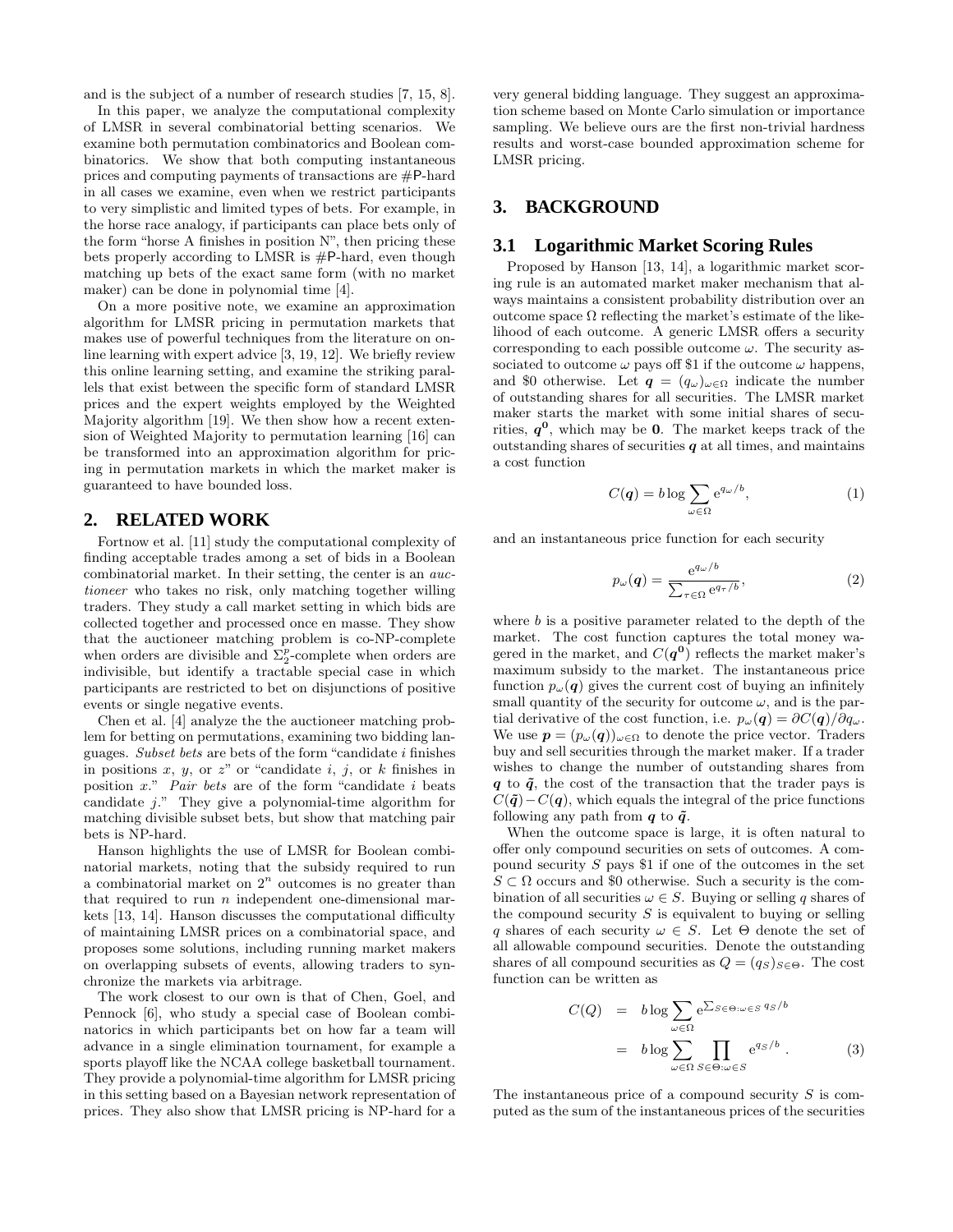that compose the compound security  $S$ ,

$$
p_S(Q) = \frac{\sum_{\omega \in S} e^{q_{\omega}/b}}{\sum_{\tau \in \Omega} e^{q_{\tau}/b}}
$$
  
= 
$$
\frac{\sum_{\omega \in S} e^{\sum_{S'} \in \Theta : \omega \in S'} q_{S'} / b}{\sum_{\tau \in \Omega} e^{\sum_{S'} \in \Theta : \tau \in S'} q_{S'} / b}
$$
  
= 
$$
\frac{\sum_{\omega \in S} \prod_{S' \in \Theta : \omega \in S'} e^{q_{S'} / b}}{\sum_{\tau \in \Omega} \prod_{S' \in \Theta : \tau \in S'} e^{q_{S'} / b}}.
$$
 (4)

Logarithmic market scoring rules are so named because they are based on logarithmic scoring rules. A logarithmic scoring rule is a set of reward functions

$$
\{s_{\omega}(\boldsymbol{r})=a_{\omega}+b\log(r_{\omega}): \omega\in\Omega\},\
$$

where  $\mathbf{r} = (r_{\omega})_{\omega \in \Omega}$  is a probability distribution over  $\Omega$ , and  $a_{\omega}$  is a free parameter. An agent who reports r is rewarded  $s_{\omega}(r)$  if outcome  $\omega$  happens. Logarithmic scoring rules are proper in the sense that when facing them a risk-neutral agent will truthfully report his subjective probability distribution to maximize his expected reward. A LMSR market can be viewed as a sequential version of logarithmic scoring rule, because by changing market prices from  $p$  to  $\tilde{p}$  a trader's net profit is  $s_{\omega}(\tilde{p}) - s_{\omega}(p)$  when outcome  $\omega$  happens. At any time, a trader in a LMSR market is essentially facing a logarithmic scoring rule.

LMSR markets have many desirable properties. They offer consistent pricing for combinatorial events. As market maker mechanisms, they provide infinite liquidity by allowing trades at any time. Although the market maker subsidizes the market, he is guaranteed a worst-case loss no greater than  $C(\boldsymbol{q}^{\mathbf{0}})$ , which is  $b \log n$  if  $|\Omega| = n$  and the market starts with 0 share of every security. In addition, it is a dominant strategy for a myopic risk-neutral trader to reveal his probability distribution truthfully since he faces a proper scoring rule. Even for forward-looking traders, truthful reporting is an equilibrium strategy when traders' private information is independent conditional on the true outcome [7].

#### **3.2 Complexity of Counting**

The well-known class NP contains questions that ask whether a search problem has a solution, such as whether a graph is 3-colorable. The class  $#P$  consists of functions that count the number of solutions of NP search questions, such as the number of 3-colorings of a graph.

A function g is  $\#P$ -hard if, for every function f in  $\#P$ , it is possible to compute  $f$  in polynomial time given an oracle for g. Clearly oracle access to such a function g could additionally be used to solve any NP problem, but in fact one can solve much harder problems too. Toda [24] showed that every language in the polynomial-time hierarchy can be solved efficiently with access to a  $#P$ -hard function.

To show a function g is a #P-hard function, it is sufficient to show that a function  $f$  reduces to  $g$  where  $f$  was previously known to be #P-hard. In this paper we use the following  $\#P$ -hard functions to reduce from:

• Permanent: The permanent of an *n*-by-*n* matrix  $A =$  $(a_{i,j})$  is defined as

$$
\text{perm}(A) = \sum_{\sigma \in \Omega} \prod_{i=1}^{n} a_{i,\sigma(i)}, \qquad (5)
$$

where  $\Omega$  is the set of all permutations over  $\{1, 2, ..., n\}$ . Computing the permanent of a matrix A containing only 0-1 entries is  $#P$ -hard [25].

- $\#2\text{-SAT}$ : Counting the number of satisfying assignments of a formula given in conjunctive normal form with each clause having two literals is  $#P$ -hard [26].
- Counting Linear Extensions: Counting the number of total orders that extend a partial order given by a directed graph is  $#P$ -hard [2].

 $#P$ -hardness is the best we can achieve since all the functions in this paper can themselves be reduced to some other #P function.

## **4. LMSR FOR PERMUTATION BETTING**

In this section we consider a particular type of market combinatorics in which the final outcome is a ranking over n competing candidates. Let the set of candidates be  $\mathcal{N}_n = \{1, \ldots, n\}$ , which is also used to represent the set of positions. In the setting,  $\Omega$  is the set of all permutations over  $\mathcal{N}_n$ . An outcome  $\sigma \in \Omega$  is interpreted as the scenario in which each candidate i ends up in position  $\sigma(i)$ . Chen et al. [4] propose two betting languages, subset betting and pair betting, for this type of combinatorics and analyze the complexity of the auctioneer's order matching problem for each. In what follows we address the complexity of operating an LMSR market for both betting languages.

#### **4.1 Subset Betting**

As in Chen et al. [4], participants in a LMSR market for subset betting may trade two types of compound securities: (1) a security of the form  $\langle i|\Phi\rangle$  where  $\Phi \subset \mathcal{N}_n$  is a subset of positions; and (2) a security  $\langle \Psi | j \rangle$  where  $\Psi \subset \mathcal{N}_n$  is a subset of candidates. The security  $\langle i|\Phi\rangle$  pays off \$1 if candidate i stands at a position that is an element of Φ and \$0 otherwise. Similarly, the security  $\langle \Psi | j \rangle$  pays off \$1 if any of the candidates in  $\Psi$  finishes at position j and \$0 otherwise. For example, in a horse race, participants can trade securities of the form "horse A will come in the second, fourth, or fifth place," or "either horse B or horse C will come in the third place."

Note that owning one share of  $\langle i|\Phi\rangle$  is equivalent to owning one share of  $\langle i|j \rangle$  for every  $j \in \Phi$ , and similarly owning one share of  $\langle \Psi | j \rangle$  is equivalent to owing one share of  $\langle i | j \rangle$  for every  $i \in \Psi$ . We therefore restrict our attention to a simplified market where securities traded are of the form  $\langle i|j\rangle$ . We show that even in this simplified market it is  $#P$ -hard for the market maker to provide the instantaneous security prices, evaluate the cost function, or calculate payments for transactions, which implies that the running an LMSR market for the more general case of subset betting is also  $#P$ -hard.

Traders can trade securities  $\langle i|j \rangle$  for all  $i \in \mathcal{N}_n$  and  $j \in$  $\mathcal{N}_n$  with the market maker. Let  $q_{i,j}$  be the total number of outstanding shares for security  $\langle i|j \rangle$  in the market. Let  $Q = (q_{i,j})_{i \in \mathcal{N}_n, j \in \mathcal{N}_n}$  denote the outstanding shares for all securities. The market maker keeps track of  $Q$  at all times. From Equation 4, the instantaneous price of security  $\langle i|j \rangle$  is

$$
p_{i,j}(Q) = \frac{\sum_{\sigma \in \Omega : \sigma(i) = j} \prod_{k=1}^{n} e^{q_{k,\sigma(k)}/b}}{\sum_{\tau \in \Omega} \prod_{k=1}^{n} e^{q_{k,\tau(k)}/b}}, \qquad (6)
$$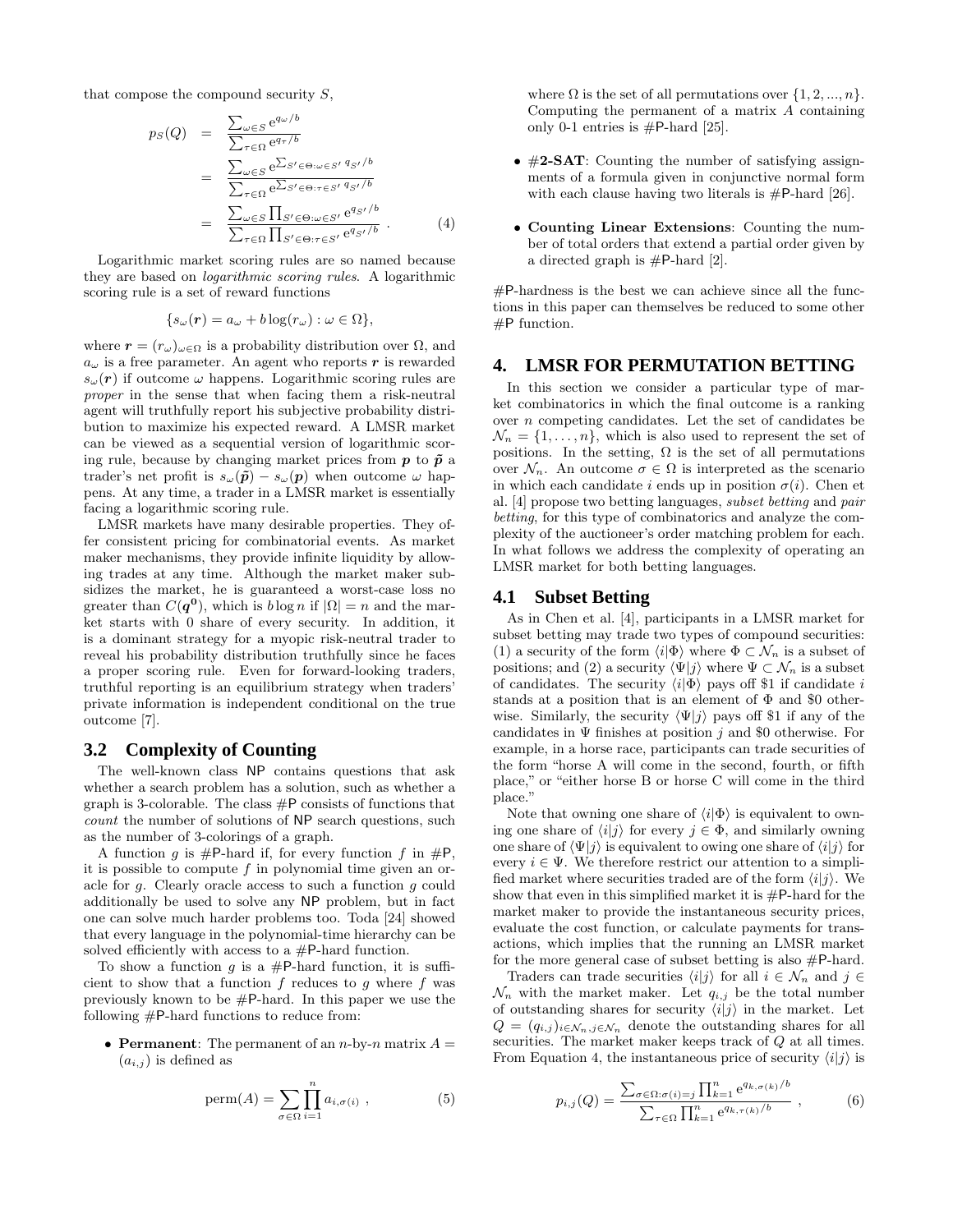and from Equation 3, the cost function for subset betting is

$$
C(Q) = b \log \sum_{\sigma \in \Omega} \prod_{k=1}^{n} e^{q_{k,\sigma(k)}/b} . \tag{7}
$$

We will show that computing instantaneous prices, the cost function, and/or payments of transactions for a subset betting market is  $#P$ -hard by a reduction from the problem of computing the permanent of a (0,1)-matrix.

THEOREM 1. It is  $#P$ -hard to compute instantaneous prices in a LMSR market for subset betting. Additionally, it is #P-hard to compute the value of the cost function.

PROOF. We show that if we could compute the instantaneous prices or the value of the cost function for subset betting for any quantities of shares purchased, then we could compute the permanent of any  $(0, 1)$ -matrix in polynomial time.

Let *n* be the number of candidates,  $A = (a_{i,j})$  be any *n*by-n (0,1)-matrix, and  $N = n! + 1$ . Note that  $\prod_{i=1}^{n} a_{i, \sigma(i)}$ is either 0 or 1. From Equation 5,  $\text{perm}(A) \leq n!$  and hence  $perm(A) \mod N = perm(A)$ . We show how to compute  $perm(A) \mod N$  from prices in subset betting markets in which  $q_{i,j}$  shares of  $\langle i|j \rangle$  have been purchased, where  $q_{i,j}$  is defined by

$$
q_{i,j} = \begin{cases} b \ln N & \text{if } a_{i,j} = 0, \\ b \ln(N+1) & \text{if } a_{i,j} = 1 \end{cases}
$$
 (8)

for any  $i \in \mathcal{N}_n$  and any  $j \in \mathcal{N}_n$ .

Let  $B = (b_{i,j})$  be a *n*-by-*n* matrix containing entries of the form  $b_{i,j} = e^{q_{i,j}/b}$ . Note that  $b_{i,j} = N$  if  $a_{i,j} = 0$  and  $b_{i,j} = N + 1$  if  $a_{i,j} = 1$ . Thus, perm $(A)$  mod  $N = \text{perm}(B)$ mod N. Thus, from Equation 6, the price for  $\langle i|j \rangle$  in the market is

$$
p_{i,j}(Q) = \frac{\sum_{\sigma \in \Omega : \sigma(i)=j} \prod_{k=1}^n b_{k,\sigma(k)}}{\sum_{\tau \in \Omega} \prod_{k=1}^n b_{k,\tau(k)}}
$$
  

$$
= \frac{b_{i,j} \sum_{\sigma \in \Omega : \sigma(i)=j} \prod_{k \neq i} b_{k,\sigma(k)}}{\sum_{\tau \in \Omega} \prod_{k=1}^n b_{k,\tau(k)}}
$$
  

$$
= \frac{b_{i,j} \cdot \text{perm}(M_{i,j})}{\text{perm}(B)}
$$

where  $M_{i,j}$  is the matrix obtained from B by removing the ith row and jth column. Thus the ability to efficiently compute prices gives us the ability to efficiently compute  $perm(M_{i,j})/perm(B).$ 

It remains to show that we can use this ability to compute  $\mathrm{perm}(B)$ . We do so by telescoping a sequence of prices. Let  $B_i$  be the matrix  $B$  with the first i rows and columns removed. From above, we have  $\text{perm}(B_1)/\text{perm}(B) =$  $p_{1,1}(Q)/b_{1,1}$ . Define  $Q_m$  to be the  $(n-m)$ -by- $(n-m)$  matrix  $(q_{i,j})_{i>m,j>m}$ , that is, the matrix of quantities of securities  $(q_{i,j})$  with the first k rows and columns removed. In a market with only  $n-m$  candidates, applying the same technique to the matrix  $Q_m$ , we can obtain  $\text{perm}(B_{m+1})/\text{perm}(B_m)$ from market prices for  $m = 1, ..., (n-2)$ . Thus by computing  $n-1$  prices, we can compute

$$
\begin{pmatrix}\n\text{perm}(B_1) \\
\text{perm}(B)\n\end{pmatrix}\n\begin{pmatrix}\n\text{perm}(B_2) \\
\text{perm}(B_1)\n\end{pmatrix}\n\quad\n\cdots\n\quad\n\begin{pmatrix}\n\text{perm}(B_{n-1}) \\
\text{perm}(B_{n-2})\n\end{pmatrix}\n=\n\begin{pmatrix}\n\text{perm}(B_{n-1}) \\
\text{perm}(B)\n\end{pmatrix}.
$$

Since  $B_{n-1}$  only has one element, we thus can compute  $\text{perm}(B)$  from market prices. Consequently,  $\text{perm}(B)$ mod N gives  $\text{perm}(A)$ .

Therefore, given a  $n$ -by- $n(0, 1)$ -matrix A, we can compute the permanent of A in polynomial time using prices in  $n-1$ subset betting markets wherein an appropriate quantity of securities have been purchased.

Additionally, note that

$$
C(Q) = b \log \sum_{\sigma \in \Omega} \prod_{k=1}^{n} b_{k,\sigma(k)} = b \log \text{perm}(B) .
$$

Thus if we can compute  $C(Q)$ , we can also compute  $perm(A).$ 

As computing the permanent of a  $(0, 1)$ -matrix is  $#P$ hard, both computing market prices and computing the cost function in a subset betting market are  $#P$ -hard.  $\square$ 

Corollary 2. Computing the payment of a transaction in a LMSR for subset betting is  $#P$ -hard.

PROOF. Suppose the market maker starts the market with 0 share of every security. Denote  $Q^0$  as the initial quantities of all securities. If the market maker can compute  $C(\tilde{Q}) - C(Q)$  for any quantities  $\tilde{Q}$  and  $Q$ , it can compute  $C(Q) - C(Q<sup>0</sup>)$  for any Q. As  $C(Q<sup>0</sup>) = b \log n!$ , the market maker is able to compute  $C(Q)$ . According to Theorem 1, computing the payment of a transaction is  $#P$ -hard.  $\square$ 

# **4.2 Pair Betting**

In contrast to subset betting, where traders bet on absolute positions for a candidate, pair betting allows traders to bet on the relative position of a candidate with respect to another. More specifically, traders buy and sell securities of the form  $\langle i \rangle$  i), where i and j are candidates. The security pays off \$1 if candidate  $i$  ranks higher than candidate  $j$  (*i.e.*,  $\sigma(i) < \sigma(j)$  where  $\sigma$  is the final ranking of candidates) and \$0 otherwise. For example, traders may bet on events of the form "horse A beats horse B", or "candidate C receives more votes than candidate D".

As for subset betting, the current state of the market is determined by the total number of outstanding shares for all securities. Let  $q_{i,j}$  denote the number of outstanding shares for  $\langle i \rangle$ . Applying Equations 3 and 4 to the present context, we find that the instantaneous price of the security  $\langle i, j \rangle$  is given by

$$
p_{i,j}(Q) = \frac{\sum_{\sigma \in \Omega : \sigma(i) < \sigma(j)} \prod_{i',j':\sigma(i') < \sigma(j')} e^{q_{i',j'}/b}}{\sum_{\tau \in \Omega} \prod_{i',j':\tau(i') < \tau(j')} e^{q_{i',j'}/b}}, \quad (9)
$$

and the cost function for pair betting is

$$
C(Q) = b \log \sum_{\sigma \in \Omega} \prod_{i,j:\sigma(i) < \sigma(j)} e^{q_{i,j}/b} . \tag{10}
$$

We will show that computing prices, the value of the cost function, and/or payments of transactions for pair betting is #P-hard via a reduction from the problem of computing the number of linear extensions to any partial ordering.

THEOREM 3. It is  $#P$ -hard to compute instantaneous prices in a LMSR market for pair betting. Additionally, it is #P-hard to compute the value of the cost function.

PROOF. Let P be a partial order over  $\{1, \ldots, n\}$ . Recall that a linear (or total) order  $T$  is a *linear extension* of  $P$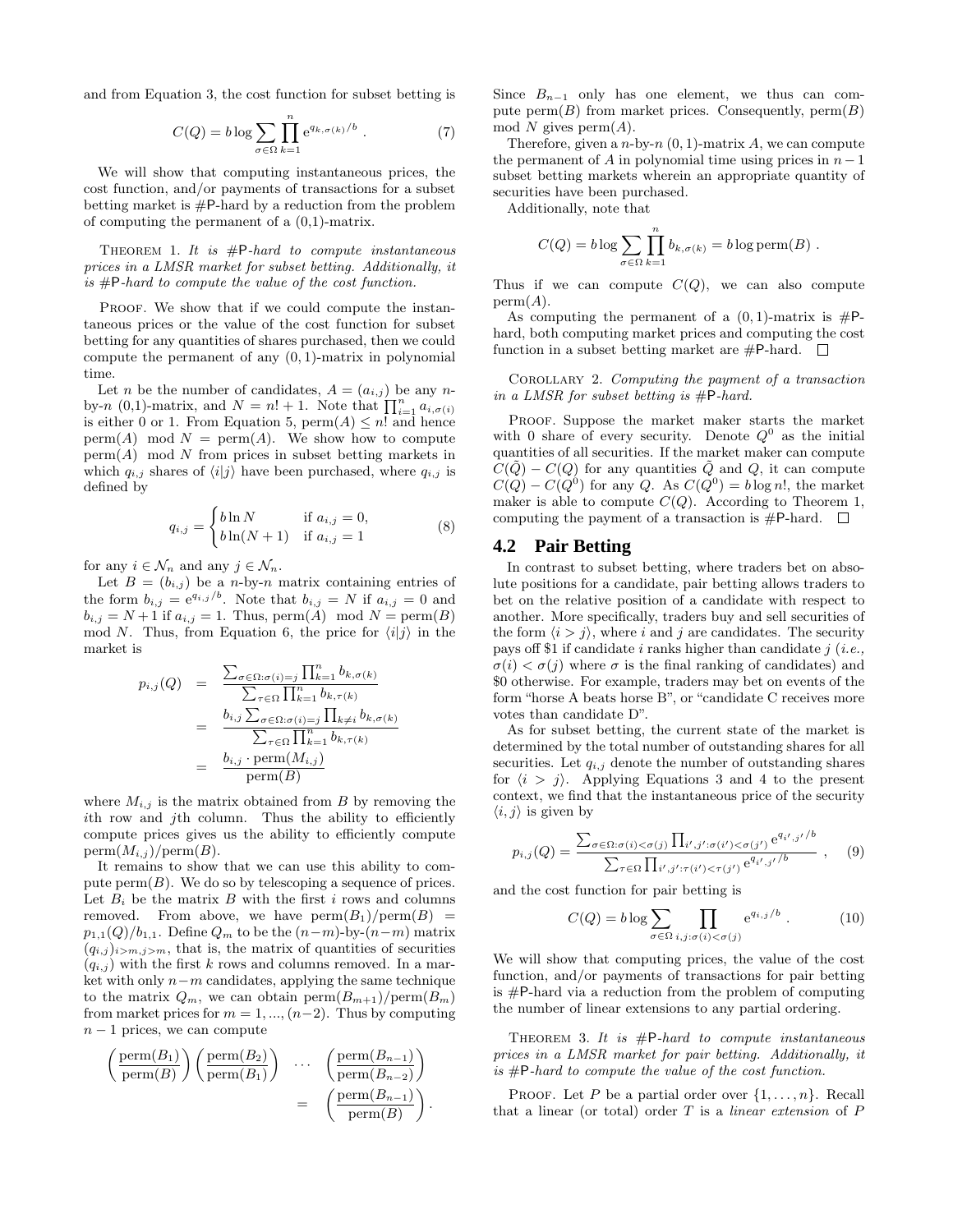if whenever  $x \leq y$  in P it also holds that  $x \leq y$  in T. We denote by  $\mathcal{N}(P)$  the number of linear extensions of P.

Recall that  $(i, j)$  is a *covering pair* of P if  $i \leq j$  in P and there does not exist  $\ell \neq i, j$  such that  $i \leq \ell \leq j$ . Let  $\{(i_1, j_1), (i_2, j_2), \ldots, (i_k, j_k)\}\$ be a set of covering pairs of P. Note that covering pairs of a partially ordered set with n elements can be easily obtained in polynomial time, and that their number is less than  $n^2$ .

We will show that we can design a sequence of trades that, given a list of covering pairs for P, provide  $\mathcal{N}(P)$  through a simple function of market prices.

We consider a pair betting market over  $n$  candidates. We construct a sequence of  $k$  trading periods, and denote by  $q_{i,j}^t$  and  $p_{i,j}^t$  respectively the outstanding quantity of security  $\langle i \rangle j$  and its instantaneous price at the end of period t. At the beginning of the market,  $q_{i,j}^0 = 0$  for any i and j. At each period t,  $0 < t \leq k$ , bln n! shares of security  $\langle i_t > j_t \rangle$ are purchased.

Let

$$
N_t(i,j) = \sum_{\sigma \in \Omega : \sigma(i) < \sigma(j)} \prod_{i',j':\sigma(i') < \sigma(j')} e^{q_{i',j'}^t / b}
$$

,

.

and

$$
D_t = \sum_{\sigma \in \Omega} \prod_{i',j':\sigma(i') < \sigma(j')} e^{q_{i',j'}^t/b}
$$

Note that according to Equation 9,  $p_{i_t,j_t}^t = N_t(i_t,j_t)/D_t$ .

For the first period, as only the security  $\langle i_1 > j_1 \rangle$  is purchased, we get

$$
D_1 = \sum_{\sigma \in \Omega : \sigma(i_1) < \sigma(j_1)} n! + \sum_{\sigma : \sigma(i_1) > \sigma(j_1)} 1 = \frac{(n!)^2 + n!}{2} \; .
$$

We now show that  $D_k$  can be calculated inductively from  $D_1$  using successive prices given by the market. During period t, bln n! shares of  $\langle i_t \rangle j_t$  are purchased. Note also that the securities purchased are different at each period, so that  $q_{i_t,j_t}^s = 0$  if  $s < t$  and  $q_{i_t,j_t}^s = b \ln n!$  if  $s \ge t$ . We have

$$
N_t(i_t, j_t) = N_{t-1}(i_t, j_t) e^{b \ln(n!) / b} = n! N_{t-1}(i_t, j_t) .
$$

Hence,

$$
\frac{p_{t_t,j_t}^t}{p_{t_t,j_t}^{t-1}} = \frac{N_t(i_t,j_t)/D_t}{N_{t-1}(i_t,j_t)/D_{t-1}} = \frac{n!D_{t-1}}{D_t},
$$

and therefore,

$$
D_k = (n!)^{k-1} \left( \prod_{\ell=2}^k \frac{p_{i_\ell,j_\ell}^{\ell-1}}{p_{i_\ell,j_\ell}^{\ell}} \right) D_1.
$$

So  $D_k$  can be computed in polynomial time in n given the prices.

Alternately, since the cost function at the end of period  $k$ can be written as  $C(Q) = b \log D_k$ ,  $D_k$  can also be computed efficiently from the cost function in period  $k$ .

We finally show that given  $D_k$ , we can compute  $\mathcal{N}(P)$ in polynomial time. Note that at the end of the  $k$  trading periods, the securities purchased correspond to the covering pairs of P, such that  $e^{q_{i,j}^k/b} = n!$  if  $(i, j)$  is a covering pair of P and  $e^{q_{i,j}^k/b} = 1$  otherwise. Consequently, for a permutation  $\sigma$  that satisfies the partial order P, meaning that  $\sigma(i) \leq \sigma(j)$  whenever  $i \leq j$  in P, we have

$$
\prod_{i',j':\sigma(i')<\sigma(j')} e^{q_{i',j'}^k / b} = (n!)^k
$$

.

On the other hand, if a permutation  $\sigma$  does not satisfy P, it does not satisfy at least one covering pair, meaning that there is a covering pair of P,  $(i, j)$ , such that  $\sigma(i) > \sigma(j)$ , so that

$$
\prod_{\substack{\prime,j':\sigma(i')<\sigma(j')}} e^{q_{i',j'}^k/b} \leq (n!)^{k-1}
$$

.

i

Since the total number of permutations is  $n!$ , the total sum of all terms in the sum  $D_k$  corresponding to permutations that do not satisfy the partial ordering  $P$  is less than or equal to  $n!(n!)^{k-1} = (n!)^k$ , and is strictly less than  $(n!)^k$ unless the number of linear extensions is 0, while the total sum of all the terms corresponding to permutations that do satisfy P is  $\mathcal{N}(P)(n!)^k$ . Thus  $\mathcal{N}(P) = |D_k/(n!)^k|$ .

We know that computing the number of linear extensions of a partial ordering is #P-hard. Therefore, both computing the prices and computing the value of the cost function in pair betting are  $#P$ -hard.  $\square$ 

Corollary 4. Computing the payment of a transaction in a LMSR for pair betting is #P-hard.

The proof is nearly identical to the proof of Corollary 2.

# **5. LMSR FOR BOOLEAN BETTING**

We now examine an alternate type of market combinatorics in which the final outcome is a conjunction of event outcomes. Formally, let  $A$  be event space, consisting of  $N$ individual events  $A_1, \dots, A_N$ , which may or may not be mutually independent. We define the state space  $\Omega$  be the set of all possible joint outcomes for the  $N$  events, so that its size is  $|\Omega| = 2^N$ . A Boolean betting market allows traders to bet on Boolean formulas of these events and their negations. A security  $\langle \phi \rangle$  pays off \$1 if the Boolean formula  $\phi$  is satisfied by the final outcome and \$0 otherwise. For example, a security  $\langle A_1 \vee A_2 \rangle$  pays off \$1 if and only if at least one of events  $A_1$  and  $A_2$  occurs, while a security  $\langle A_1 \wedge A_3 \wedge \neg A_5 \rangle$ pays off \$1 if and only if the events  $A_1$  and  $A_3$  both occur and the event  $A_5$  does not. Following the notational conventions of Fortnow et al. [11], we use  $\omega \in \phi$  to mean that the outcome  $\omega$  satisfies the Boolean formula  $\phi$ . Similarly,  $\omega \notin \phi$  implies that the outcome  $\omega$  does not satisfy  $\phi$ .

In this section, we focus our attention to LMSR markets for a very simple Boolean betting language, Boolean formulas of two events. We show that even when bets are only allowed to be placed on disjunctions or conjunctions of two events, it is still #P-hard to calculate the prices, the value of the cost function, and payments of transactions in a Boolean betting market operated by a LMSR market maker.

Let  $X$  be the set containing all elements of  $A$  and their negations. In other words, each event outcome  $X_i \in \mathcal{X}$  is either  $A_j$  or  $\neg A_j$  for some  $A_j \in \mathcal{A}$ . We begin by considering the scenario in which traders may only trade securities  $\langle X_i \vee X_j \rangle$  corresponding to disjunctions of any two event outcomes.

Let  $q_{i,j}$  be the total number of shares purchased by all traders for the security  $\langle X_i \vee X_j \rangle$ , which pays off \$1 in the event of any outcome  $\omega$  such that  $\omega \in (X_i \vee X_j)$  and \$0 otherwise. From Equation 4, we can calculate the instantaneous price for the security  $\langle X_i \vee X_j \rangle$  for any two event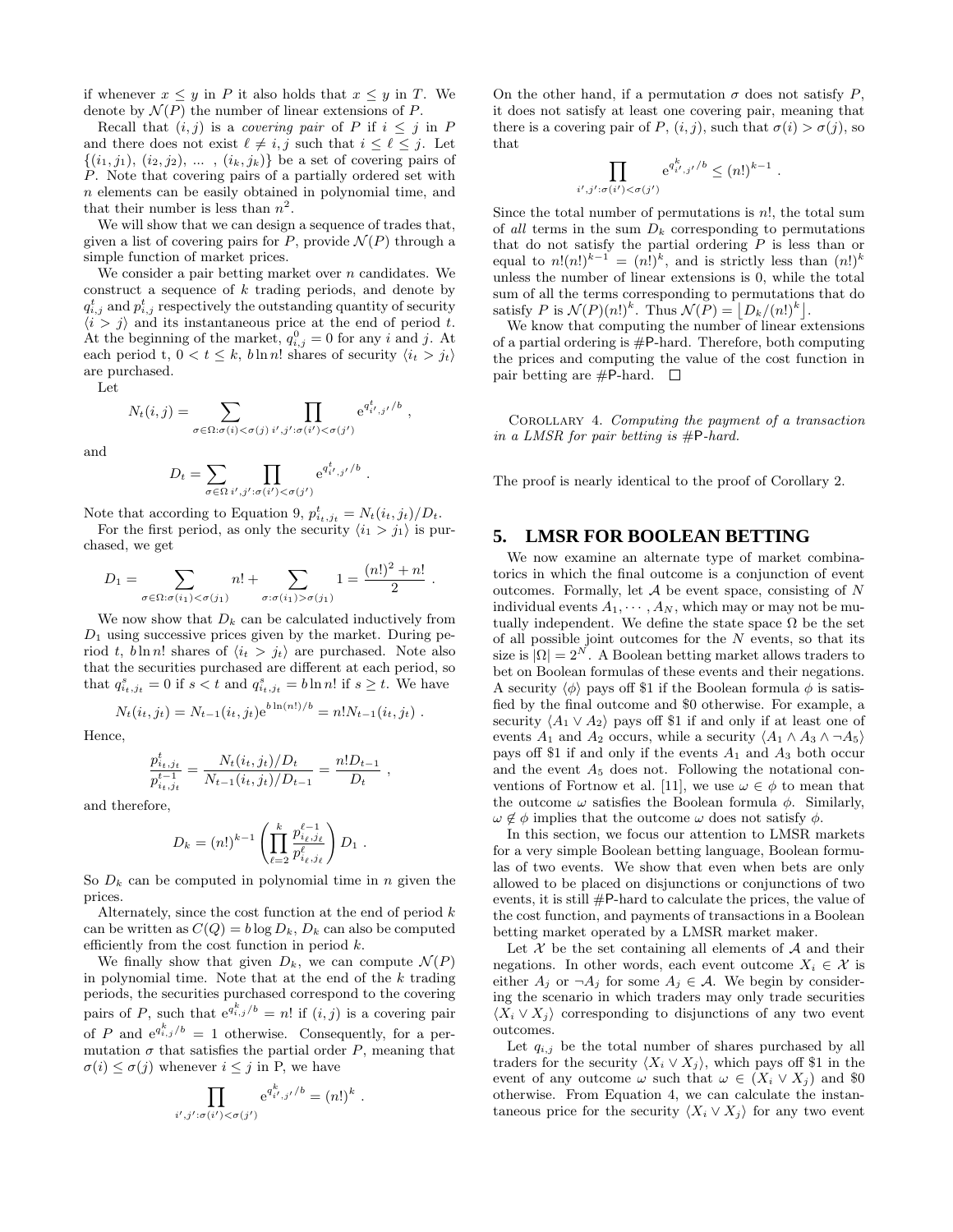outcomes  $X_i, X_j \in \mathcal{X}$  as

$$
p_{i,j}(Q) = \frac{\sum_{\omega \in \Omega : \omega \in (X_i \vee X_j)} \prod_{1 \le i' < j' \le 2N : \omega \in (X_{i'} \vee X_{j'})} e^{q_{i',j'}/b}}{\sum_{\tau \in \Omega} \prod_{1 \le i' < j' \le 2N : \tau \in (X_{i'} \vee X_{j'})} e^{q_{i',j'}/b}}.
$$
 (11)

Note that if  $X_i = \neg X_j$ ,  $p_{i,j}(Q)$  is always \$1 regardless of how many shares of other securities have been purchased. According to Equation 3, the cost function is

$$
C(Q) = b \log \sum_{\omega \in \Omega} \prod_{1 \le i < j \le 2N : \omega \in (X_i \vee X_j)} e^{q_{i,j}/b} \tag{12}
$$

Theorem 5 shows that computing prices and the value of the cost function in such a market is #P-hard, via a reduction from the  $#2$ -SAT problem.<sup>1</sup>

THEOREM 5. It is  $#P$ -hard to compute instantaneous prices in a LMSR market for Boolean betting when bets are restricted to disjunctions of two event outcomes. Additionally, it is  $#P$ -hard to compute the value of the cost function in this setting.

PROOF. Suppose we are given a 2-CNF (Conjunctive Normal Form) formula

$$
(X_{i_1} \vee X_{j_1}) \wedge (X_{i_2} \vee X_{j_2}) \wedge \cdots \wedge (X_{i_k} \vee X_{j_k}) \qquad (13)
$$

with  $k$  clauses, where each clause is a disjunction of two literals (i.e. events and their negations). Assume any redundant terms have been removed.

The structure of the proof is similar to that of the pair betting case. We consider a Boolean betting markets with N events, and show how to construct a sequence of trades that provides, through prices or the value of the cost function, the number of satisfiable assignments for the 2-CNF formula.

We create  $k$  trading periods. At period  $t$ , a quantity  $b \ln(2^N)$  of the security  $\langle X_{i_t} \vee X_{j_t} \rangle$  is purchased. We denote by  $p_{i,j}^t$  and  $q_{i,j}^t$  respectively the price and outstanding quantities of the security  $\langle X_i \vee X_j \rangle$  at the end of period t. Suppose the market starts with 0 share of every security. Note that  $q_{i_t,j_t}^s = 0$  if  $s < t$  and  $q_{i_t,j_t}^s = b \ln(2^N)$  if  $s \geq t$ . Let

> $\Pi$  $1{\leq}i'{<}j'{\leq}2N{:}\omega{\in}(X_{i'}{\vee}X_{j'})$

 $e^{q_{i',j'}^t / b}$ ,

.

and

$$
D_t = \sum_{\omega \in \Omega} \prod_{1 \leq i' < j' \leq 2N: \omega \in (X_{i'} \vee X_{j'})} {\rm e}^{q^t_{i',j'}/b}
$$

Thus,  $p_{i,j}^t = N_t(i_t, j_t)/D_t$ .

 $N_t(i,j) = \sum$ 

 $\omega{\in}\Omega{:}\omega{\in}(X_i{\vee}X_j)$ 

Since only one security  $\langle X_{i_1} \vee X_{j_1} \rangle$  has been purchased in period 1, we get

$$
D_1 = \sum_{\omega \in \Omega : \omega \in (X_{i_1} \vee X_{j_1})} 2^N + \sum_{\omega \in \Omega : \omega \notin (X_{i_1} \vee X_{j_1})} 1
$$
  
=  $3 \cdot 2^{2N-2} + 2^{N-2}$ .

We then show that  $D_k$  can be calculated inductively from  $D_1$ . As the only security purchased in period t is  $(X_{i_t} \vee X_{j_t})$ in quantity  $b \ln(2^N)$ , we obtain

$$
N_t(i_t, j_t) = N_{t-1}(i_t, j_t) e^{b \ln(2^N)/b} = N_{t-1}(i_t, j_t) 2^N.
$$

Therefore,

$$
\frac{p_{i_t,j_t}^t}{p_{i_t,j_t}^{t-1}} = \frac{N_t(i_t,j_t)/D_t}{N_{t-1}(i_t,j_t)/D_{t-1}} = \frac{2^ND_{t-1}}{D_t},
$$

and we get

$$
D_k = (2^N)^{k-1} \left( \prod_{\ell=2}^k \frac{p_{i_\ell, j_\ell}^{\ell-1}}{p_{i_\ell, j_\ell}^{\ell}} \right) D_1.
$$

In addition, since the cost function at the end of period  $k$ can be expressed as

$$
C(Q) = b \log D_k,
$$

 $D_k$  can also be computed efficiently from the cost function in period k.

We now show that we can deduce from  $D_k$  the number of satisfiable assignments for the 2-CNF formula (Equation 13). Indeed, each term in the sum

$$
\sum_{\omega \in \Omega} \prod_{1 \leq i' < j' \leq 2N: \omega \in (X_{i'} \vee X_{j'})} {\rm e}^{q_{i',j'}^k / b}
$$

that corresponds to an outcome  $\omega$  that satisfies the formula is exactly  $2^{kN}$ , as exactly k terms in the product are  $2^N$ and the rest is 1. On the contrary, each term in the sum that corresponds to an outcome  $\omega$  that does not satisfy the 2-CNF formula will be at most  $2^{(k-1)N}$  since at most  $k-$ 1 terms in the product will be  $2^N$  and the rest will be 1. Since the total number of outcomes is  $2^N$ , the total sum of all terms corresponding to outcomes that do not satisfy Equation 13 is less than or equal to  $2^N(2^{(k-1)N}) = 2^{kN}$ , and is strictly less than  $2^{kN}$  unless the number of satisfying assignments is 0. Thus the number of satisfying assignments is  $|D_k/2^{kN}|$ .

We know that computing the number of satisfiable assignments of a 2-CNF formula is  $#P$ -hard. We have shown how to compute it in polynomial time using prices or the value of the cost function in a Boolean betting market of N events. Therefore, both computing prices and computing the value of the cost function in a Boolean betting market is #P-hard.  $\square$ 

Corollary 6. Computing the payment of a transaction in a LMSR for Boolean betting is  $\#P$ -hard when traders can only bet on disjunctions of two events.

The proof is nearly identical to the proof of Corollary 2.

If we impose that participants in a Boolean betting market may only trade securities corresponding to conjunctions of any two event outcomes,  $\langle A_i \wedge A_j \rangle$ , the following Corollary gives the corresponding complexity results.

COROLLARY 7. It is  $#P$ -hard to compute instantaneous prices in a LMSR market for Boolean betting when bets are restricted to conjunctions of two event outcomes. Additionally, it is  $#P$ -hard to compute the value of the cost function in this setting, and #P-hard to compute the payment for a transaction.

PROOF. Buying q shares of security  $\langle A_i \wedge A_j \rangle$  is equivalent to selling q shares of  $\langle \neg A_i \vee \neg A_j \rangle$ . Thus if we can operate a Boolean betting market for securities of the type  $\langle A_i \wedge A_j \rangle$  in polynomial time, we can also operate a Boolean betting market for securities of the type  $\langle A_i \vee A_j \rangle$  in polynomial time. The result then follows from Theorem 5 and Corollary 6.  $\square$ 

<sup>&</sup>lt;sup>1</sup>This can also be proved via a reduction from counting linear extensions using a similar technique to the proof of Theorem 3, but the reduction to  $#2\text{-}S\text{AT}$  is more natural.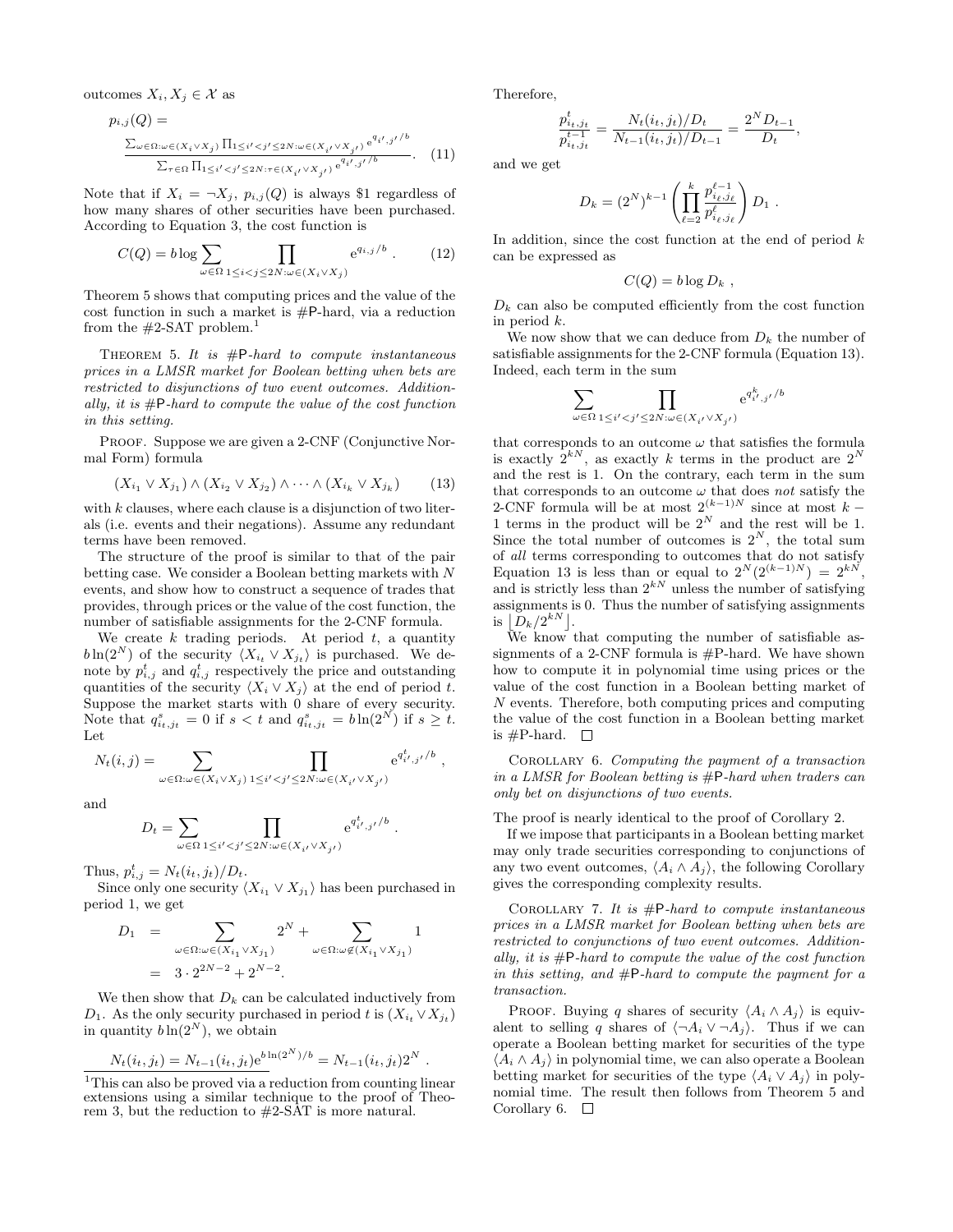# **6. AN APPROXIMATION ALGORITHM FOR SUBSET BETTING**

There is an interesting relationship between logarithmic market scoring rule market makers and a common class of algorithms for online learning in an experts setting. In this section, we elaborate on this connection, and show how results from the online learning community can be used to prove new results about an approximation algorithm for subset betting.

#### **6.1 The Experts Setting**

We begin by describing the standard model of online learning with expert advice [19, 12, 27]. In this model, at each time  $t \in \{1, \dots, T\}$ , each expert  $i \in \{1, \dots, n\}$  receives a loss  $\ell_{i,t} \in [0, 1]$ . The *cumulative loss* of expert i at time T is  $\mathcal{L}_{i,T} = \sum_{t=1}^{T} \ell_{i,t}$ . No statistical assumptions are made about these losses, and in general, algorithms are expected to perform well even if the sequence of losses is chosen by an adversary.

An algorithm  $A$  maintains a current weight  $w_{i,t}$  for each expert *i*, where  $\sum_{i=1}^{n} w_{i,t} = 1$ . These weights can be viewed as distributions over the experts. The algorithm then receives its own instantaneous loss  $\ell_{\mathcal{A},t} = \sum_{i=1}^n w_{i,t} \ell_{i,t}$ , which may be interpreted as the expected loss of the algorithm when choosing an expert according to the current distribution. The cumulative loss of  $\mathcal A$  up to time  $T$  is then defined in the natural way as  $\mathcal{L}_{A,T} = \sum_{t=1}^{T} \ell_{A,t} = \sum_{t=1}^{T} \sum_{i=1}^{n} w_{i,t} \ell_{i,t}.$ A common goal in such online learning settings is to minimize an algorithm's regret. Here the regret is defined as the difference between the cumulative loss of the algorithm and the cumulative loss of an algorithm that would have "chosen" the best expert in hindsight by setting his weight to 1 throughout all the periods. Formally, the regret is given by  $\mathcal{L}_{\mathcal{A},T} - \min_{i \in \{1,\dots,n\}} \mathcal{L}_{i,T}.$ 

Many algorithms that have been analyzed in the online experts setting are based on exponential weight updates. These exponential updates allow the algorithm to quickly transfer weight to an expert that is outperforming the others. For example, in the Weighted Majority algorithm of Littlestone and Warmuth [19], the weight on each expert  $i$ is defined as

$$
w_{i,t} = \frac{w_{i,t-1}e^{-\eta \ell_{i,t}}}{\sum_{j=1}^n w_{j,t-1}e^{-\eta \ell_{j,t}}} = \frac{e^{-\eta \mathcal{L}_{i,t}}}{\sum_{j=1}^n e^{-\eta \mathcal{L}_{j,t}}}, \quad (14)
$$

where  $\eta$  is the *learning rate*, a small positive parameter that controls the magnitude of the updates. The following theorem gives a bound on the regret of Weighted Majority. For a proof of this result and a nice overview of learning with expert advice, see, for example, Cesa-Bianchi and Lugosi [3].

THEOREM 8. Let  $A$  be the Weighted Majority algorithm with parameter  $\eta$ . After a sequence of T trials,

$$
\mathcal{L}_{\mathcal{A},T} - \min_{i \in \{1, \cdots, n\}} \mathcal{L}_{i,T} \leq \eta T + \frac{\ln(n)}{\eta} .
$$

# **6.2 Relationship to LMSR Markets**

There is a manifest similarity between the expert weights utilized by Weighted Majority and the prices in an LMSR market; simply compare the form of Equation 14 with the form of Equation 2. One might ask if the results from the experts setting can be applied to the analysis of prediction markets. Our answer is yes. For example, it is possible to use Theorem 8 to rediscover the well-known bound of  $b \ln(n)$ for the loss of an LMSR market maker with  $n$  outcomes.

Let  $\epsilon$  be a limit on the number of shares that a trader may purchase or sell at each time step; in other words, if a trader would like to purchase or sell  $q$  shares, this purchase must be broken down into  $\lceil q/\epsilon \rceil$  separate purchases of  $\epsilon$  or less shares. Note that the total number of time steps T needed to execute such a sequence of purchases and sales is proportional to  $1/\epsilon$ .

We will construct a sequence of loss functions in a setting with  $n$  experts to induce a sequence of weight matrices that correspond to the price matrices of the LMSR market. At each time step t, let  $p_{i,t} \in [0,1]$  be the instantaneous price of security i at the end of period t, and let  $q_{i,t} \in [-\epsilon, \epsilon]$  be the number of shares of security i purchased during period t. Let  $Q_{i,t}$  be the total number of shares of security i that have been purchased up to time  $t$ . Define the instantaneous loss of each expert as  $\ell_{i,t} = (2\epsilon - q_{i,t})/(\eta b)$ . First notice that this loss is always in [0, 1] as long as  $\eta \geq 2\epsilon/b$ . From Equations 2 and 14, at each time  $t$ ,

$$
p_{i,t} = \frac{e^{Q_{i,t}/b}}{\sum_{j=1}^{n} e^{Q_{j,t}/b}} = \frac{e^{2\epsilon t/b - \eta \mathcal{L}_{i,t}}}{\sum_{j=1}^{n} e^{2\epsilon t/b - \eta \mathcal{L}_{j,t}}}
$$

$$
= \frac{e^{-\eta \mathcal{L}_{i,t}}}{\sum_{j=1}^{n} e^{-\eta \mathcal{L}_{j,t}}} = w_{i,t} .
$$

Applying Theorem 8, and rearranging terms, we find that

$$
\max_{i \in \{1, \cdots, n\}} \sum_{t=1}^{T} q_{i,t} - \sum_{t=1}^{T} \sum_{i=1}^{n} p_{i,t} q_{i,t} \leq \eta^2 Tb + b \ln(n).
$$

The first term of the left-hand side is the maximum payment that the market maker needs to make, while the second terms of the left-hand side captures the total money the market maker has received. The right hand side is clearly minimized when  $\eta$  is set as small as possible. Setting  $\eta = 2\epsilon/b$ gives us

$$
\max_{i \in \{1, \cdots, n\}} \sum_{t=1}^{T} q_{i,t} - \sum_{t=1}^{T} \sum_{i=1}^{n} p_{i,t} q_{i,t} \le 4\epsilon^2 T b + b \ln(n).
$$

Since  $T = O(1/\epsilon)$ , the term  $4\epsilon^2 T b$  goes to 0 as  $\epsilon$  becomes very small. Thus in the limit as  $\epsilon$  approaches 0, we get the well-known result that the worst-case loss of the market maker is bounded by  $b \ln(n)$ .

#### **6.3 Considering Permutations**

Recently Helmbold and Warmuth [16] have shown that many results from the standard experts setting can be extended to a setting in which, instead of competing with the best expert, the goal is to compete with the best permutation over  $n$  items. Here each permutation suffers a loss at each time step, and the goal of the algorithm is to maintain a weighting over permutations such that the cumulative regret to the best permutation is small. It is infeasible to treat each permutation as an expert and run a standard algorithm since this would require updating  $n!$  weights at each time step. Instead, they show that when the loss has a certain structure (in particular, when the loss of a permutation is the sum of the losses of each of the  $n$  mappings), an alternate algorithm can be used that requires tracking only  $n^2$ weights in the form of an  $n \times n$  doubly stochastic matrix.

Formally, let  $W<sup>t</sup>$  be a doubly stochastic matrix of weights maintained by the algorithm  $A$  at time t. Here  $W_{i,j}^t$  is the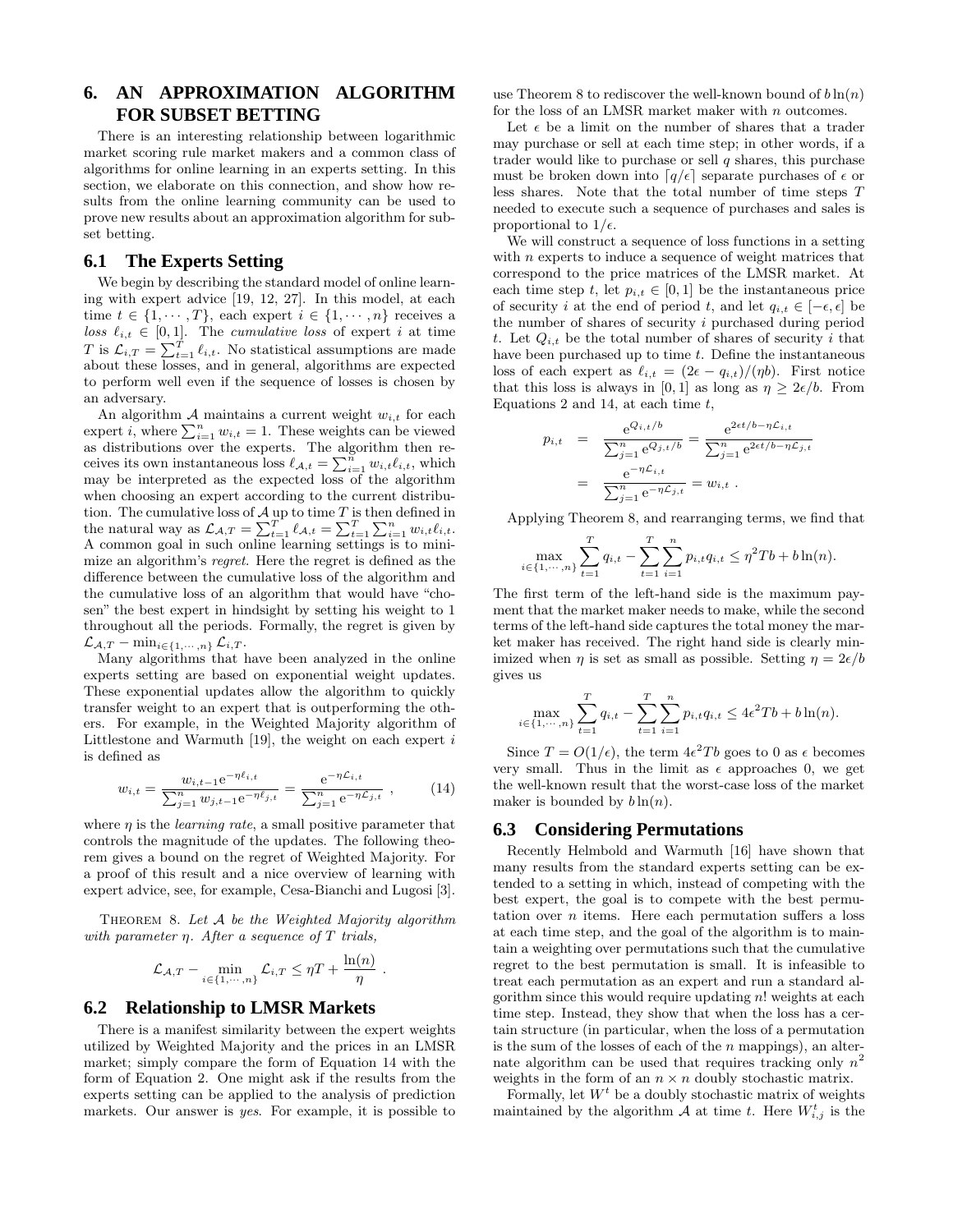weight corresponding to the probability associated with item i being mapped into position j. Let  $L^t \in [0,1]^{n \times n}$  be the loss matrix at time  $t$ . The instantaneous loss of a permutation  $\sigma$  at time t is  $\ell_{\sigma,t} = \sum_{i=1}^n L_{i,\sigma(i)}^t$ . The instantaneous loss of A is  $\ell_{\mathcal{A},t} = \sum_{i=1}^n \sum_{j=1}^n W_{i,j}^t L_{i,j}^t$ , the matrix dot product between  $W^t$  and  $L^t$ . Notice that  $\ell_{\mathcal{A},t}$  is equivalent to the expectation over permutations  $\sigma$  drawn according to  $W^t$  of  $\ell_{\sigma,t}$ . The goal of the algorithm is to minimize the cumulative regret to the best permutation,  $\mathcal{L}_{A,T} - \min_{\sigma \in \Omega} \mathcal{L}_{\sigma,T}$  where the cumulative loss is defined as before.

Helmbold and Warmuth go on to present an algorithm called PermELearn that updates the weight matrix in two steps. First, it creates a temporary matrix  $W'$ , such that for every *i* and *j*,  $W'_{i,j} = W^t_{i,j} e^{-\eta L^t_{i,j}}$ . It then obtains  $W^{t+1}_{i,j}$  by repeatedly rescaling the rows and columns of  $W'$  until the matrix is doubly stochastic. Alternately rescaling rows and columns of a matrix  $M$  in this way is known as Sinkhorn balancing [22]. Normalizing the rows of a matrix is equivalent to pre-multiplying by a diagonal matrix, while normalizing the columns is equivalent to post-multiplying by a diagonal matrix. Sinkhorn [22] shows that this procedure converges to a unique doubly stochastic matrix of the form  $RMC$  where  $R$  and  $C$  are diagonal matrices if  $M$  is a positive matrix. Although there are cases in which Sinkhorn balancing does not converge in finite time, many results show that the number of Sinkhorn iterations needed to scale a matrix so that row and column sums are  $1 \pm \epsilon$  is polynomial in  $1/\epsilon$  [1, 17, 18].

The following theorem [16] bounds the cumulative loss of the PermELearn in terms of the cumulative loss of the best permutation.

THEOREM 9. (Helmbold and Warmuth [16]) Let  $A$  be the PermELearn algorithm with parameter η. After a sequence of T trials,

$$
\mathcal{L}_{\mathcal{A},T} \leq \frac{n \ln(n) + \eta \min_{\sigma \in \Omega} \mathcal{L}_{\sigma,T}}{1 - e^{-\eta}}.
$$

#### **6.4 Approximating Subset Betting**

Using the PermELearn algorithm, it is simple to approximate prices for subset betting in polynomial time. We start with a  $n \times n$  price matrix  $P^1$  in which all entries are  $1/n$ . As before, traders may purchase securities of the form  $\langle i|\Phi\rangle$ that pay off \$1 if and only if horse or candidate  $i$  finishes in a position  $j \in \Phi$ , or securities of the form  $\langle \Psi | j \rangle$  that pay off \$1 if and only if a horse or candidate  $i \in \Psi$  finishes in position  $i$ .

As in Section 6.2, each time a trader purchases or sells  $q$ shares, the purchase or sale is broken up into  $\lceil q/\epsilon \rceil$  purchases or sales of  $\epsilon$  shares or less, where  $\epsilon > 0$  is a small constant.<sup>2</sup> Thus we can treat the sequence of purchases as a sequence of T purchases of  $\epsilon$  or less shares, where  $T = O(1/\epsilon)$ . Let  $q_{i,j}^t$  be the number of shares of securities  $\langle i | \Phi \rangle$  with  $j \in \Phi$ or  $\langle \Psi | j \rangle$  with  $i \in \Psi$  purchased at time t; then  $q_{i,j}^t \in [-\epsilon, \epsilon]$ for all  $i$  and  $j$ .

The price matrix is updated in two steps. First, a temporary matrix  $P'$  is created where for every i and j,

 $P'_{i,j} = P^t_{i,j} e^{q^t_{i,j}/b}$  where  $b > 0$  is a parameter playing a similar role to b in Equation 2. Next,  $P'$  is Sinkhorn balanced to the desired precision, yielding an (approximately) doubly stochastic matrix  $P^{t+1}$ .

The following lemma shows that updating the price matrix in this way results in a price matrix that is equivalent to the weight matrix of PermELearn with particular loss functions.

Lemma 10. The sequence of price matrices obtained by the approximation algorithm for subset betting on a sequence of purchases  $q^t \in [-\epsilon, \epsilon]^{n \times n}$  is equivalent to the sequence of weight matrices obtained by running  $PermELearn(n)$  on a sequence of losses  $L^t$  with

$$
L_{i,j}^t = \frac{2\epsilon - q_{i,j}^t}{\eta b}
$$

for all i and j, for any  $\eta \geq 2\epsilon/b$ .

PROOF. First note that for any  $\eta \geq 2\epsilon/b$ ,  $L_{i,j}^t \in [0,1]$  for all  $t$ ,  $i$ , and  $j$ , so the loss matrix is valid for PermELearn.  $P^1$  and  $W^1$  both contain all entries of  $1/n$ . Assume that  $P<sup>t</sup> = W<sup>t</sup>$ . When updating weights for time  $t + 1$ , for all i and  $j$ ,

$$
P'_{i,j} = P^t_{i,j} e^{q^t_{i,j}/b} = W^t_{i,j} e^{q^t_{i,j}/b}
$$
  
=  $e^{2\epsilon/b} W^t_{i,j} e^{-2\epsilon/b + q^t_{i,j}/b}$   
=  $e^{2\epsilon/b} W^t_{i,j} e^{-\eta L^t_{i,j}} = e^{2\epsilon/b} W'_{i,j}.$ 

Since the matrix  $W'$  is a constant multiple of  $P'$ , the Sinkhorn balancing step will produce the same matrices.  $\Box$ 

Using this lemma, we can show that the difference between the amount of money that the market maker must distribute to traders in the worst case (i.e. when the true outcome is the outcome that pays off the most) and the amount of money collected by the market is bounded. We will see in the corollary below that as  $\epsilon$  approaches 0, the worst case loss of the market maker approaches  $bn \ln(n)$ , regardless of the number of shares purchased. Unfortunately, if  $\epsilon > 0$ , this bound can grow arbitrarily large.

THEOREM 11. For any sequence of valid subset betting purchases  $q^t$  where  $q_{i,j}^t \in [-\epsilon, \epsilon]$  for all t, i, and j, let  $P^1, \cdots, P^T$  be the price matrices obtained by running the subset betting approximation algorithm. Then

$$
\max_{\sigma \in S_n} \sum_{t=1}^T \sum_{i=1}^n q_{i,\sigma(i)}^t - \sum_{t=1}^T \sum_{i=1}^n \sum_{j=1}^n P_{i,j}^t q_{i,j}^t
$$
\n
$$
\leq \frac{2\epsilon/b}{1 - e^{-2\epsilon/b}} n \ln(n) + \left(\frac{2\epsilon/b}{1 - e^{-2\epsilon/b}} - 1\right) 2\epsilon n T.
$$

PROOF. By Theorem 9 and Lemma 10, after rearranging terms, we have that for any  $\eta \geq 2\epsilon/b$ ,

$$
2\epsilon nT - \sum_{t=1}^{T} \sum_{i=1}^{n} \sum_{j=1}^{n} P_{i,j}^{t}
$$
  
 
$$
\leq \left(\frac{\eta}{1 - e^{-\eta}}\right) \left(bn \ln n + 2\epsilon nT - \max_{\sigma \in S_n} \sum_{t=1}^{T} \sum_{i=1}^{n} q_{i,\sigma(i)}^{t}\right).
$$

<sup>2</sup>We remark that dividing purchases in this way has the negative effect of creating a polynomial time dependence on the quantity of shares purchased. However, this is not a problem if the quantity of shares bought or sold in each trade is bounded to start, which is a reasonable assumption. The additional time required is then linear only in  $1/\epsilon$ .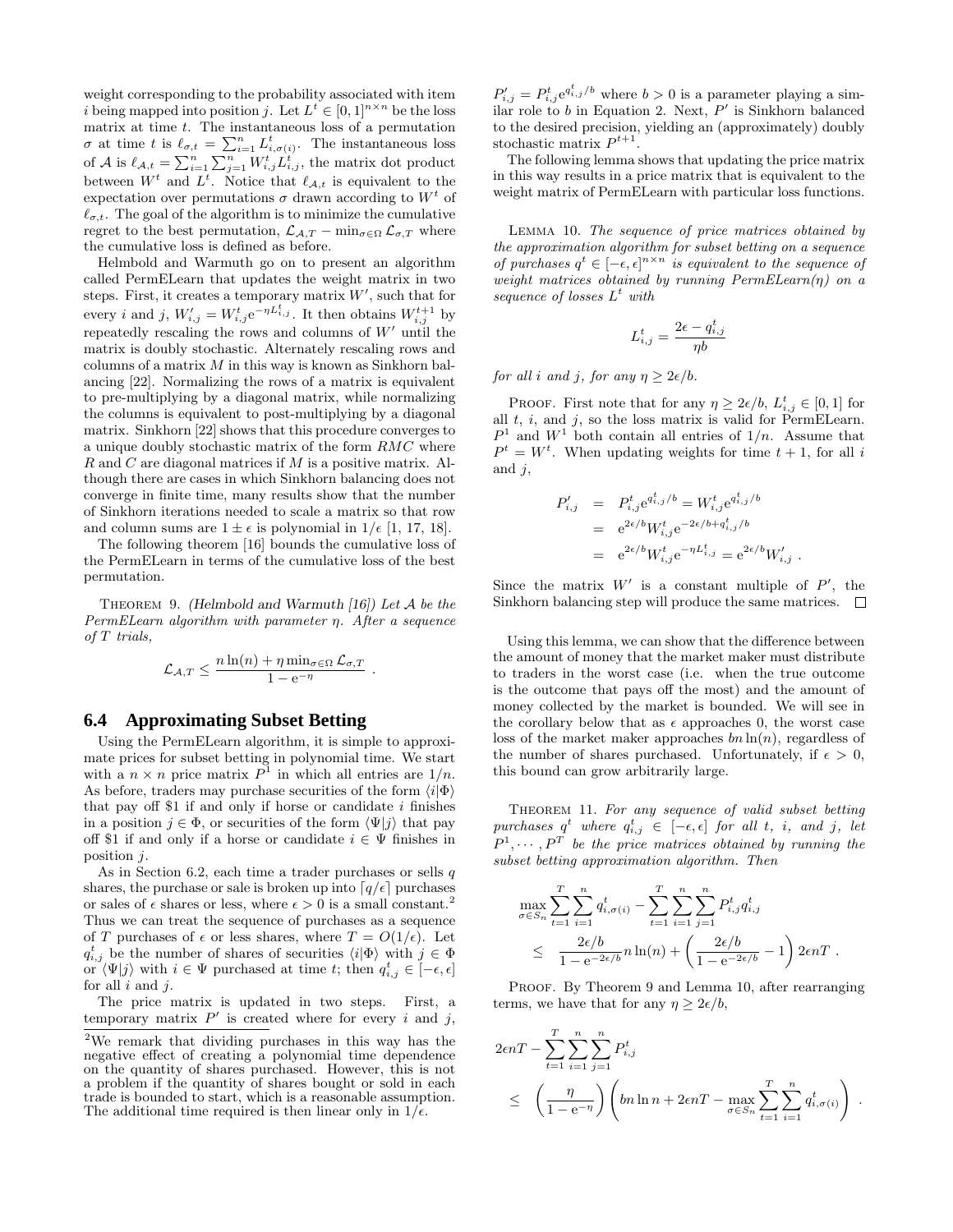Thus we have

$$
\frac{\eta}{1 - e^{-\eta}} \max_{\sigma \in S_n} \sum_{t=1}^T \sum_{i=1}^n q_{i,\sigma(i)}^t - \sum_{t=1}^T \sum_{i=1}^n \sum_{j=1}^n P_{i,j}^t q_{i,j}^t
$$
  

$$
\leq \frac{\eta}{1 - e^{-\eta}} b n \ln(n) + \left(\frac{\eta}{1 - e^{-\eta}} - 1\right) 2 \epsilon n T.
$$

Notice that  $\eta/(1-e^{-\eta})$  is an increasing function in  $\eta$ , and goes to 1 in the limit as  $\eta$  goes to 0. Thus the right hand side of this equation decreases as  $\eta$  decreases to 0. Setting  $\eta = 2\epsilon/b$  yields the result.  $\square$ 

Notice that the number of steps T scales inversely with  $\epsilon$ since each lump purchase of  $q$  shares must be broken into  $\lceil q/\epsilon \rceil$  individual purchases. Thus in the limit as  $\epsilon$  approaches 0, the loss of the market maker is bounded by  $bn \ln(n)$ .

COROLLARY 12. For any sequence of valid subset betting purchases broken into  $T = O(1/\epsilon)$  small purchases such that  $q_{i,j}^t \in [-\epsilon, \epsilon]$  for all t, i, and j, let  $P^1, \cdots, P^T$  be the price matrices obtained by running the Subset Betting Approximation Algorithm. In the limit as  $\epsilon$  approaches 0,

$$
\max_{\sigma \in S_n} \sum_{t=1}^T \sum_{i=1}^n q_{i,\sigma(i)}^t - \sum_{t=1}^T \sum_{i=1}^n \sum_{j=1}^n P_{i,j}^t q_{i,j}^t \le b n \ln(n) .
$$

This bound is comparable to worst-case loss bounds achieved using alternate methods for operating LMSRs on permutations. A single LMSR operated on the entire outcome space has a guaranteed worst-case loss of  $b \ln(n!)$ , but is, of course, intractable to operate. A set of  $n$  LMSRs operated as n separate markets, one for each position, would also have a total worst-case loss  $bn \ln(n)$ , but could not guarantee consistent prices. In the limit, our approximation algorithm achieves the same worst-case loss guarantee as if we were operating n separate markets, but prices remain consistent at all times.

# **7. CONCLUSIONS**

We investigate the computational complexity for logarithmic market scoring rule (LMSR) market makers to operate combinatorial betting markets. We examine two specific market combinatorics, permutations and Boolean combinations. In a permutation betting market, the state space is the set of rankings of  $n$  competing candidates and is of size of n!. In a Boolean betting market, the state space is the set of Boolean combinations of N event outcomes and is of size  $2^N$ .

Since allowing participants to bet on individual states is both intractable and unnatural, we allow participants to trade securities that correspond to simple properties of the final state. For permutation betting, we consider subset betting, which allows traders to bet on a set of positions that a candidate will stand at or a set of traders who will stand at a particular position, and pair betting, which allows traders to wager on the relative ranking of two candidates. For Boolean betting, we consider the situation where traders bet on conjunctions or disjunctions of two events. In all cases, we prove that it is  $#P$ -hard to compute the instantaneous prices as well as payments of transactions in a LMSR market. Our results on subset betting in LMSR contrast with those of Chen et al. [4] who show that subset betting is tractable when the market is operated by a central auctioneer who performs riskless order matching. Our results on Boolean betting contrast with those of Chen, Goel, and Pennock [6] who consider betting on single-elimination tournaments—a special form of Boolean combinations—and show that such a market with LMSR may be operated in polynomial time. This raises interesting questions on the connection between the complexity of auctioneers and the complexity of market makers, and on the complexity of other combinatorial betting scenarios.

We also show that there is an interesting relationship between LMSR market makers and a common class of expert learning algorithms. This allows us to design an approximation algorithm for pricing subset betting in an LMSR. We prove that in the limit the worst-case loss of an LMSR market maker that uses our algorithm remains bounded. In the future we plan to further investigate the connection between online learning in expert settings and information markets with automated market makers.

# **8. ACKNOWLEDGMENTS**

The authors are grateful to Sampath Kannan for useful discussions and advice on how to approach the pair betting problem, to Manfred Warmuth for sharing extended details of his work on learning permutations, and to Sharad Goel for insightful discussions.

# **9. REFERENCES**

- [1] H. Balakrishnan, I. Hwang, and C. Tomlin. Polynomial approximation algorithms for belief matrix maintenance in identity management. In 43rd IEEE Conference on Decision and Control, pages 4874–4879, 2004.
- [2] G. Brightwell and P. Winkler. Counting linear extensions is  $\#P$ -complete. In ACM Symposium on Theory of Computing, 1991.
- [3] N. Cesa-Bianchi and G. Lugosi. Prediction, learning, and games. Cambridge University Press, 2006.
- [4] Y. Chen, L. Fortnow, E. V. Nikolova, and D. M. Pennock. Betting on permutations. In ACM Conference on Electronic Commerce, 2007.
- [5] Y. Chen, L. Fortnow, E. V. Nikolova, and D. M. Pennock. Combinatorial betting. ACM SIGecom Exchanges, 7(1):865–877, 2007.
- [6] Y. Chen, S. Goel, and D. M. Pennock. Pricing combinatorial markets for tournaments. In ACM Symposium on Theory of Computing, 2008. To appear.
- [7] Y. Chen, D. M. Reeves, D. M. Pennock, R. D. Hanson, L. Fortnow, and R. Gonen. Bluffing and strategic reticence in prediction markets. In Workshop on Internet and Network Economics, 2007.
- [8] Yiling Chen and David M. Pennock. A utility framework for bounded-loss market makers. In Proceedings of the 23rd Conference on Uncertainty in Artificial Intelligence, pages 49–56, 2007.
- [9] R. Forsythe, F. Nelson, G. Neumann, and J. Wright. Anatomy of an experimental political stock market. The American Economic Review, 82(5):1142–1161, 1992.
- [10] R. Forsythe, T. Rietz, and T. Ross. Wishes, expectations, and actions: A survey on price formation in election stock markets. Journal of Economic Behavior and Organization, 39:83–110, 1999.